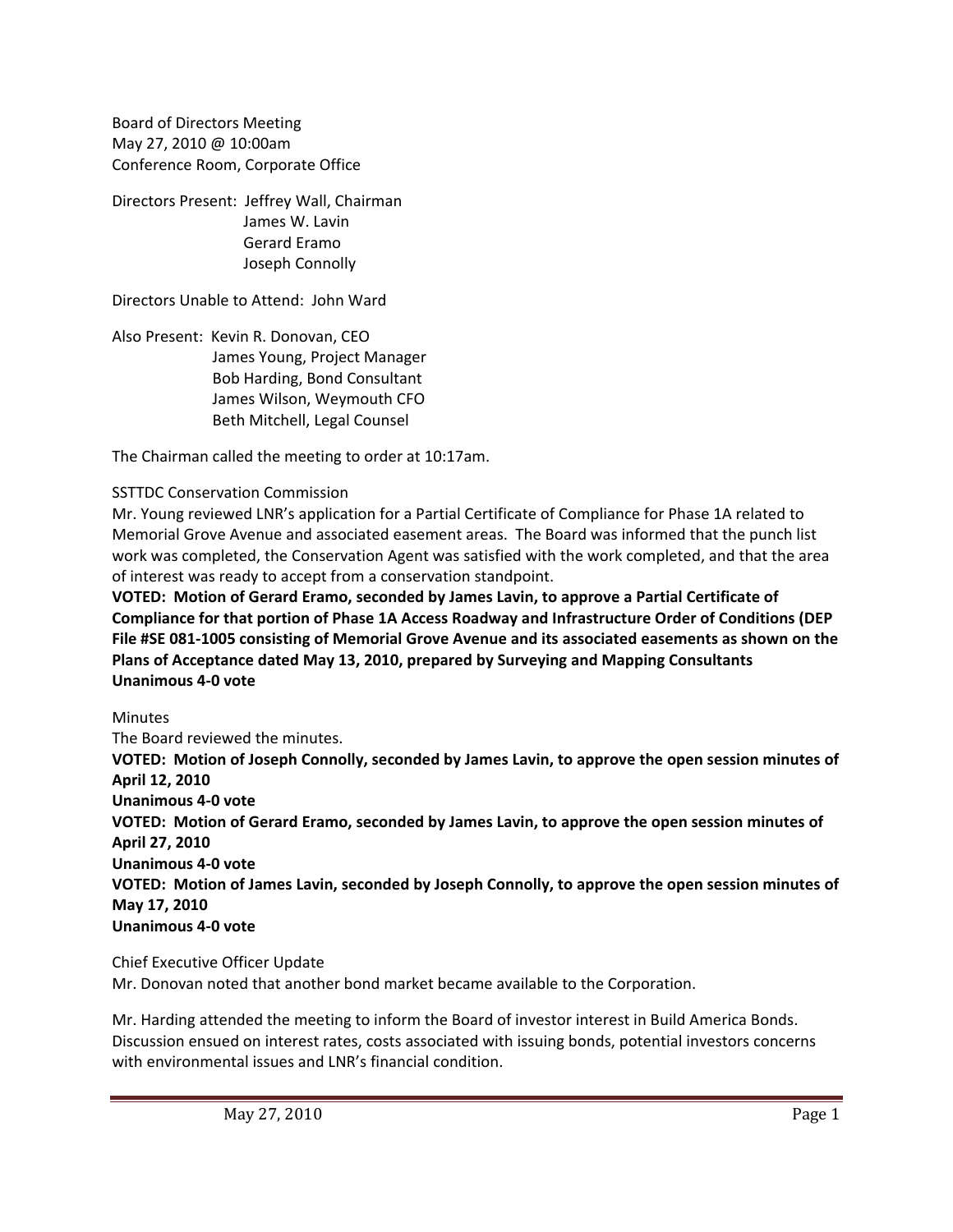Mr. Donovan indicated language for taxable bonds was not included in the original preliminary offer and presented the Board with a resolution that incorporated Build America Bonds for the Board's consideration in order to get out to the market.

**VOTED: Motion of Joseph Connolly, seconded by Gerard Eramo, WHEREAS, South Shore Tri‐Town Development Corporation (the "Corporation") has determined that, without limiting the authorization previously granted to the Chairman and the Chief Executive Officer of the Corporation (each an "Authorized Officer") under the Board of Director's Resolution adopted on April 27, 2010 (the "Resolution"), which Resolution is attached hereto as Exhibit A, and in furtherance of the Resolution, it is necessary and desirable to authorize the Authorized Officers to make certain determinations with** respect to the issuance of Bonds under Chapter 301 of the Acts of 1998, as amended by Chapter 303 of the Acts of 2008 (the "Act"). Capitalized terms used, but not defined, herein shall have the meanings **ascribed to such terms in the Resolution.**

**NOW, THEREFORE, BE IT RESOLVED by the members of the Board of the Corporation, pursuant to Section 20(e) of the Act, as follows:** 

Section 1. That each Authorized officer, acting alone, be and hereby is authorized and directed, in the **name and on behalf of the Corporation, in connection with the issuance by the Corporation of the Bonds, to make determinations as to the form of the bonds, the manner of execution of the Bonds,** the amount of the Bonds (not to exceed \$15,275,000), the security for the Bonds, the interest o the **Bonds, whether taxable or tax‐exempt (including so‐called "Build America Bonds" or "Recovery Zone Bonds"), the denominations of the Bonds, the places of payment or principal and interest on the Bonds, and other specific terms of the Bonds; and to make any and all other determinations necessary** to the issuance of the Bonds as authorized by Section 20(e) of the Act (all such determinations, the **"Determinations").**

**Section 2. That each Authorized officer, acting alone, be and hereby is authorized and direct4ed, in the name and on behalf of the Corporation, based on the Determinations, to make any revisions necessary or appropriate (including revisions necessary or appropriate to provide for "Build America bonds' or "Recovery Zone Bonds") to the documents proposed to be entered 8into by the Corporation in connection with the bonds, including, without limitation, the Indenture, the Purchase Contract, the Preliminary Official Statement, the Official Statement, the Issuer Continuing Disclosure Agreement, the Administrative Services Agreement, and the Assessment Plan (all such documents, the "Bond Documents").**

Section 3. That each Authorized Officer, acting alone, be and hereby is authorized and directed, in the **name and on behalf of the Corporation, to execute and deliver the Bond doc7ments, as revised, and any and all other documents, certificates and other instruments necessary or desirable to effectuate the issuance of the bonds based on the Determinations, the definitive form of such documents to be evidenced conclusively by execution thereof by an Authorized officer.**

**Section 4. This Resolution shall take effect immediately. Unanimous 4‐0 vote**

Mr. Donovan had other matters related to a proposed amendment to the MOA by the Executive Office of Administration and Finance, and an associated amendment the DDA, to be discussed in Executive Session.

## Public Comment

Mr. Galluzzo, Weymouth voiced concern over water and sewer impacts on local water sheds and that the development plan would further stress the regional eco system, and stated it was the Directors responsibility to come up with a plan for additional water supply and sewage discharge. He was